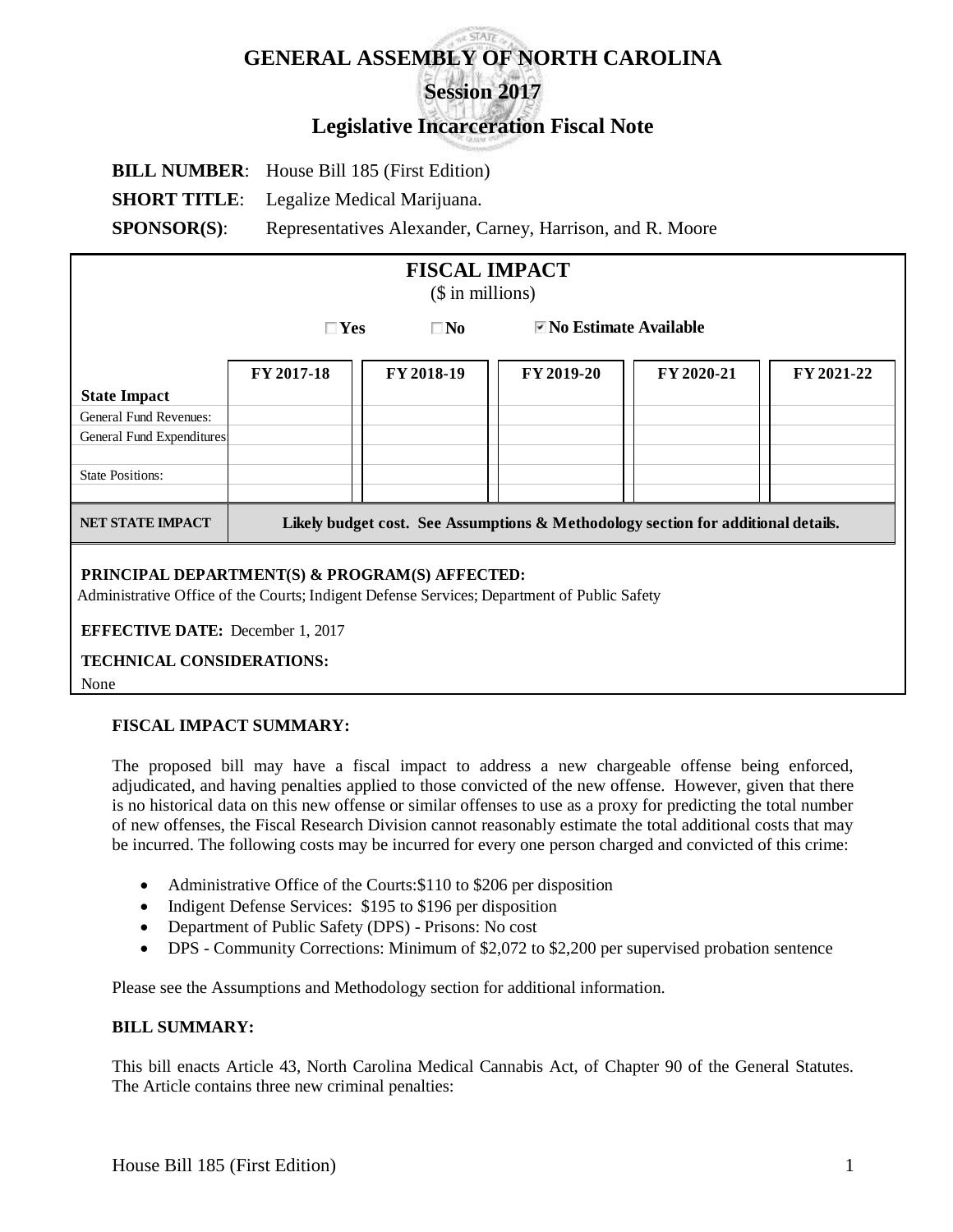- Fraudulently representing to a law enforcement official any fact or circumstance relating to the medical use of cannabis to avoid arrest or prosecution in violation of new G.S. 90-730.4, Prohibitions, restrictions, and limitations on medical use of cannabis, would be punishable as a Class 2 misdemeanor;
- Breaching the confidentiality of information obtained pursuant to new G.S. 90-730.5, Registry identification cards for qualified patients and designated caregivers, would be punishable as a Class 1 misdemeanor; and
- **•** Breaching the confidentiality of information obtained pursuant to subsections  $(c)$ ,  $(d)$ , or  $(e)$  of new G.S. 90-730.6, Regulated medical cannabis supply system, would be punishable as a Class 1 misdemeanor.

#### **ASSUMPTIONS AND METHODOLOGY:**

#### **General**

The Sentencing and Policy Advisory Commission prepares prison population projections for each bill containing a criminal penalty. The Commission assumes for such bills that expanding existing or creating new criminal offenses produces no deterrent or incapacitative effect on crime. Therefore, the Fiscal Research Division does not assume deterrent effects for any criminal penalty bill.

S.L. 2011-192 (H.B. 642), the Justice Reinvestment Act (JRA), made changes to North Carolina's court system, corrections system (both to prisons and probation), and to post-release supervision. All active sentences for felony offenses now result in a minimum of twelve months of post-release supervision (PRS) for B1-E level offenses and a minimum of nine months of PRS for F-I level offenses.

JRA also created the Statewide Misdemeanant Confinement Program (SMCP) for housing misdemeanants with sentences between 90 and 180 days in county jails (misdemeanants with shorter sentences were already the responsibility of the counties). County participation in the program is voluntary. The SMCP pays participating counties for misdemeanants' housing, transportation, and medical costs. In 2014, the program was expanded to include all misdemeanants with sentences longer than 90 days. The Sentencing and Policy Advisory Commission does not track county jail capacity, so it is not possible to estimate the impact of new or increased misdemeanor penalties on county jails.

#### **Judicial Branch**

The Administrative Office of the Courts provides Fiscal Research with a fiscal impact analysis for most criminal penalty bills. For such bills, fiscal impact is typically based on the assumption that court time will increase due to anticipated increases in trials and corresponding increases in workload for judges, clerks, and prosecutors. This increased court time is also expected to result in greater expenditures for jury fees and indigent defense.

The bill creates two new Class 1 misdemeanor offenses and a new Class 2 misdemeanor offense. Because these are new offenses, AOC does not have historical data upon which to estimate the number of charges that might occur. AOC provides estimates of the average cost to the court for a charge by offense class. For every additional person charged with a Class 1 misdemeanor, the average cost to the court would be \$206. For every additional person charged with a Class 2 misdemeanor, the average cost to the court would be \$110.

The Office of Indigent Defense Services (IDS) has provided Fiscal Research with the frequency and cost of indigent defense services for each level of crime, including the cost differentials for district and superior court with and without a trial and the percentage of cases handled in each category. Fiscal Research used this data to calculate a weighted average of IDS costs. In FY 2011-12, the most recent year data is available,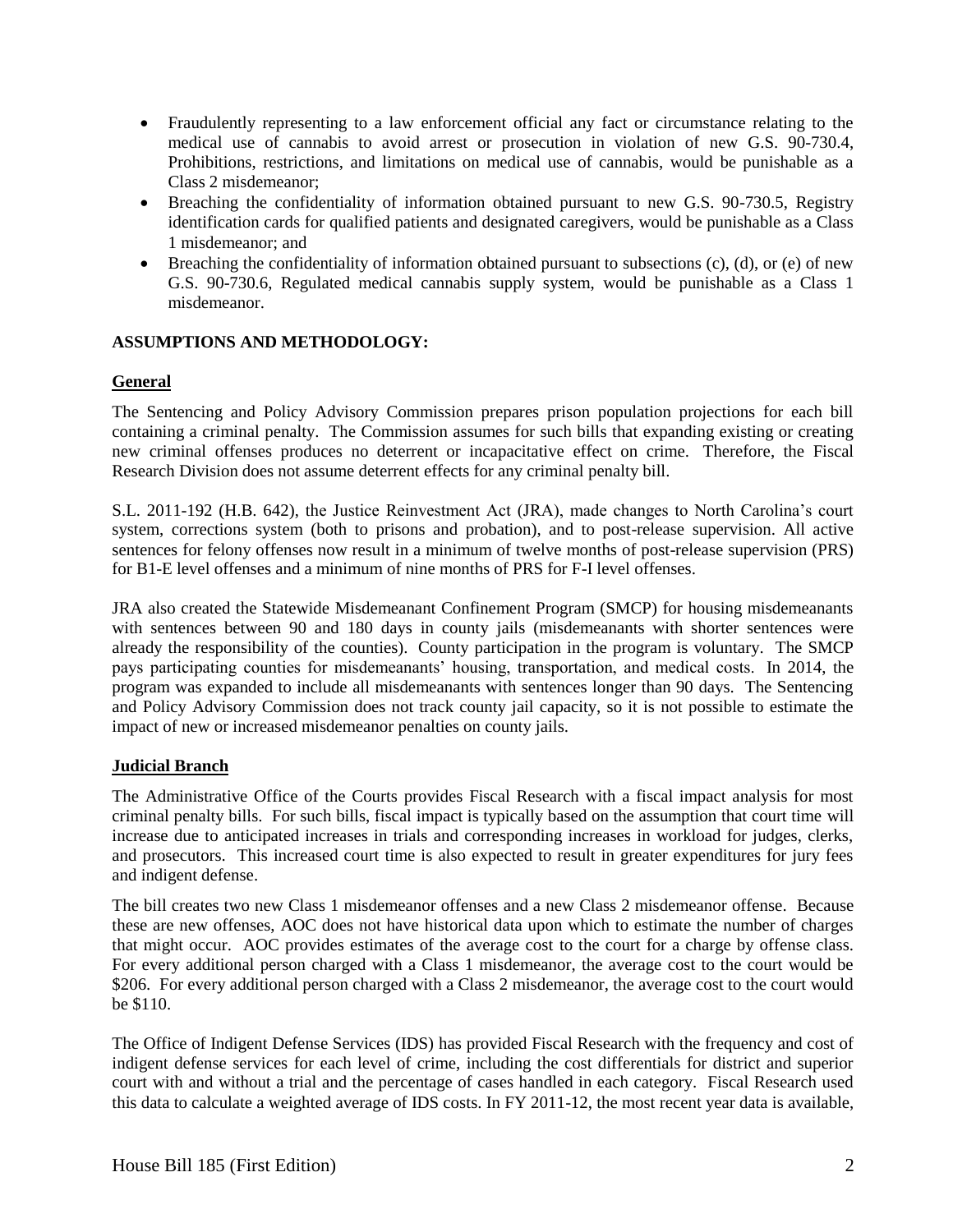39% of Class 1 misdemeanor cases were handled through IDS. The weighted average cost of a new Class 1 misdemeanor is \$196 per case for a private appointed counsel (PAC) attorney. Thirty percent of Class 2 misdemeanor cases were handled through IDS with an average cost per case of \$195. These estimates assume the appointment of a PAC attorney. In districts that have Public Defender offices, cases may be handled by those offices. In those instances, these costs may not be incurred.

#### **Department of Public Safety – Prisons**

This bill creates three new misdemeanor offenses. The North Carolina Sentencing and Policy Advisory Commission expects no impact on the prison population because all misdemeanor offenders who receive active sentences will serve them in the local jail.

#### **Department of Public Safety – Community Corrections**

All misdemeanor offenders may be given non-active (intermediate or community) sentences exclusively, or in conjunction with imprisonment (split-sentence). Sanctions include electronic house arrest, community service, substance abuse treatment, participation in educational or vocational skills development, payment of court costs, fines, and restitution, and short-term jail sentences not exceeding six days per month.

JRA essentially eliminated the distinction between "community" and "intermediate" supervision. Under structured sentencing, the two types of supervision were each defined by a set of specific sanctions. Under JRA, both community and intermediate probation may now include electronic monitoring, short-term periods of confinement, substance abuse assessment, monitoring, and treatment, participation in educational programs or vocational skills development. Whether a probationer is subject to more stringent conditions is determined by the results of a risk-needs assessment administered by the Department of Public Safety.

All types of post-release supervision, including intermediate or community sanctions, are supervised by the Community Corrections (CCS); CCS also oversees community service. General post-release supervision and supervision of intermediate and community offenders by a probation officer costs \$140 per offender, per month; no cost is assumed for those receiving unsupervised probation, or who are only ordered to pay fines, fees, or restitution. Total costs are based on average supervision length and the percentage of offenders (per offense class) sentenced to active sentences requiring post-release supervision, intermediate sanctions and supervised probation.

In FY 2015-16, 31% of Class 1 misdemeanor offenders received active sentences; 69% received probation. Active misdemeanor sentences are served in local jails and do not require any post-release supervision. The average length of probation imposed for this offense class was 15 months. Therefore, at a minimum, one Class 1 misdemeanor conviction resulting in probation will require at least 15 months of supervision. The cost of 15 months of supervision is \$2,200 per offender (\$148 per month times 15 months).**<sup>1</sup>**

In FY 2015-16, 34% of Class 2 misdemeanor offenders received active sentences; 66% received probation. Active misdemeanor sentences are served in local jails and do not require any post-release supervision. The average length of probation imposed for this offense class was 14 months. Therefore, at a minimum, one Class 2 misdemeanor conviction resulting in probation will require at least 14 months of supervision. The cost of 14 months of supervision is  $$2,072$  per offender  $$148$  per month times 14 months).<sup>1</sup>

 $\overline{a}$ 

<sup>&</sup>lt;sup>1</sup> Due to the effective date of December 1, 2017 and the typical lag time between charge and conviction (6 months), little impact is assumed for CCS in FY 2017-18. Though some offenders may come under CCS supervision during this time, this note assumes an even entry over the course of FY 2018-19.